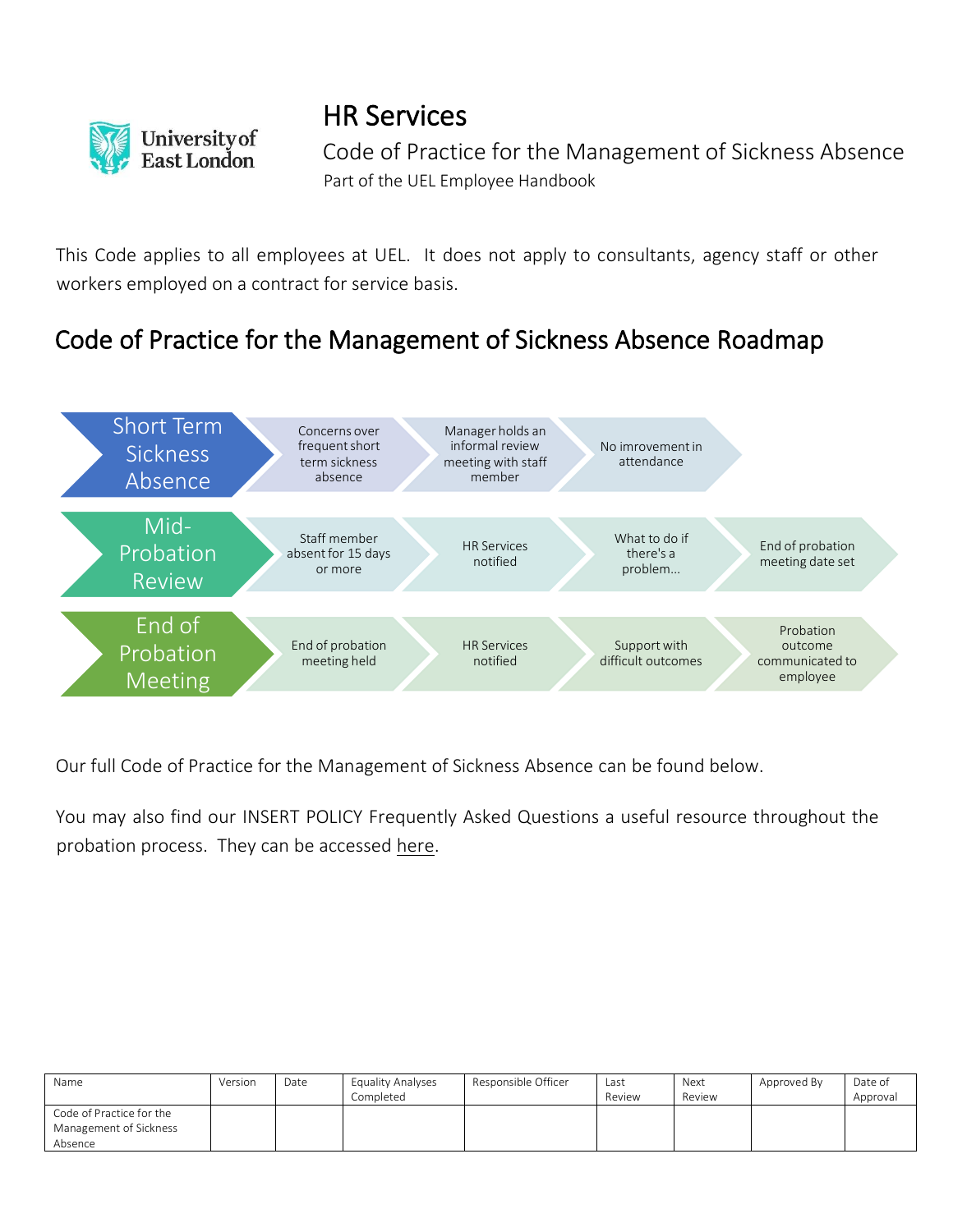

# Temporary Covid 19 related policy changes

The University has reviewed its Code of Practice for the Management of Sickness Absence to reflect the advice provided by the Government about Covid-19 and the University's changes to its working arrangements.

The Code remains unchanged in most of its content, however, the following adjustments and/or additions are made to it to provide guidance and advice to managers and staff.

Certification: This is addressed at 2.2 of the Code. We recognise that during the pandemic, employees may not be able to access their usual GP services in the same way or as easily as before the pandemic started. As a result we also recognise that there may be some in delay in employees being able to provide GP Fit Notes for sickness absences over 8 calendar days (for sickness reasons not related to self-isolation), in this instance, employees are required to update their line managers regularly about their absence and provide the Fit Note as soon as reasonably practical. If an employee is not able to obtain a Fit Note because of their GP's changed working arrangements, a referral to OH may be considered so that the employee can be best supported.

# Self-Isolation & Shielding

**Isolation Notes:** For those who are self-isolating in accordance with Government regulations because they either:

- have symptoms of Coronavirus
- live with someone who has symptoms of Coronavirus
- have been told to self-isolate by test and trace

should provide their line manager with an on-line 'Isolation Note' that can be obtained through the NHS website: <https://111.nhs.uk/isolation-note/>

Shielding: People who are clinically extremely vulnerable are at high risk of getting seriously ill from coronavirus (COVID-19) and they should have received a letter advising them to shield or have been told to shield by their GP or hospital clinician. Employees who fall within this category are asked to provide a copy of any correspondence that they have received about this to their line manager. No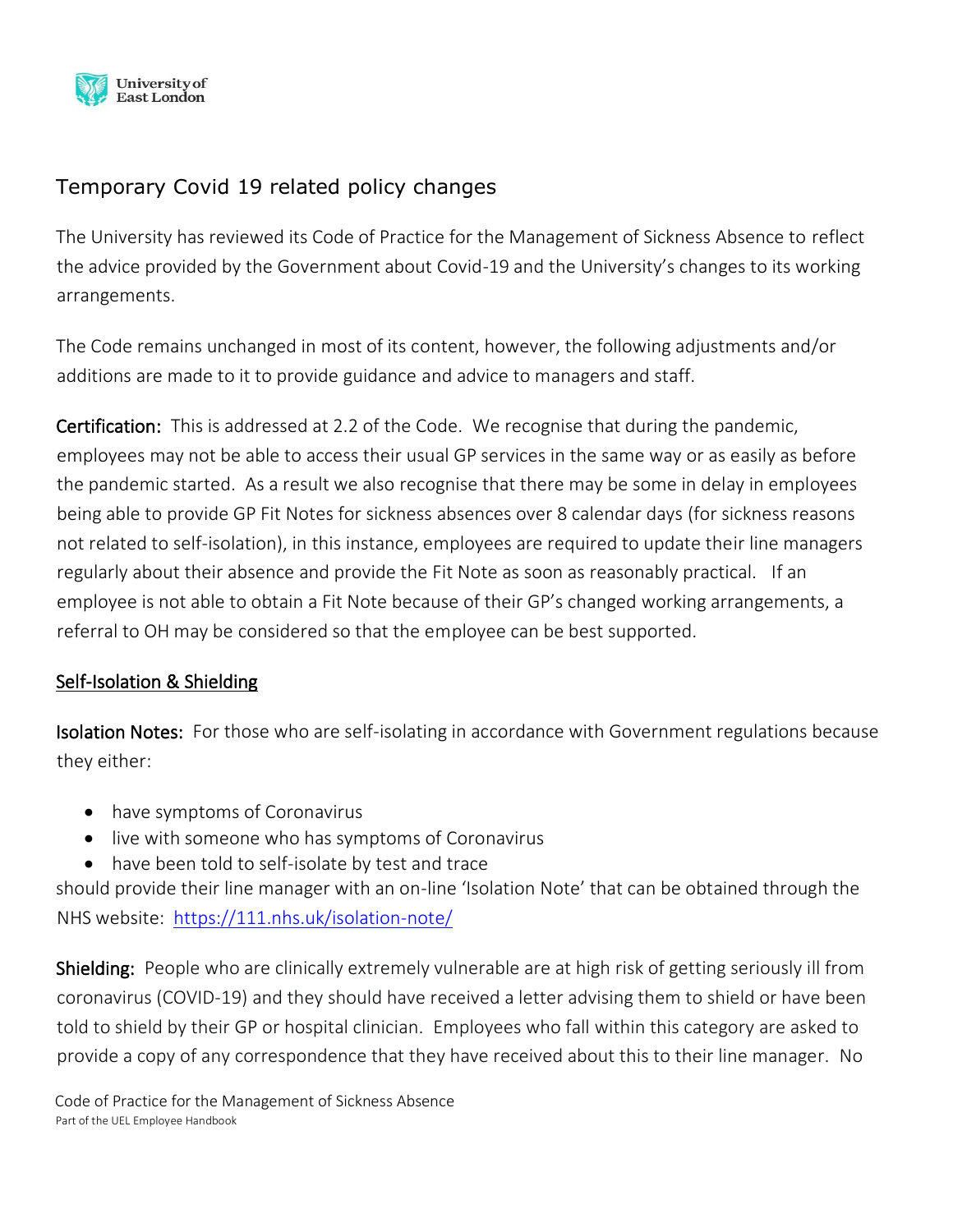

further certification will be required. Employees who have been verbally advised by their medical practitioner to shield and have not been provided with any written advice may be referred to Occupational Health so that they can be best supported at this time.

Employees who are self-isolating or shielding in accordance with Government regulations will have their absence recorded as 'Other Authorised Absence' rather than Sick Leave and will continue to receive full pay.

Absence for self-isolating and shielding will not be taken into account in terms of initiating any stages in this Code that may lead to action being taken against the staff member, nor will it be taken into consideration with regard to the trigger points or count towards the staff member's sickness record. However, appropriate support will be given to the staff member.

Managing Sickness Absence: Section 3 of the Code refers to how sickness absence should be managed through a series of informal and formal meeting processes. During the pandemic, it is not expected that staff working remotely would physically attend any meetings in relation to (non-Covid-19) sickness absences, instead arrangements should be made for these meetings to take place virtually through video-calls using Teams or if that is not available through telephone conversations. For those staff who are working on campus, it may be possible to continue to hold physical meetings in the workplace as long as it is possible for all parties to follow the current guidance on social distancing. If this is not possible, those meeting should take place virtually too.

Occupational Health Referrals & Appointments: Occupational Health, (OH), Referrals and Appointments is referred to at section 3.10.1 of the Code. Referrals to OH continue to be made in the same way, however, OH appointments will be undertaken via either video call (Teams) or telephone call.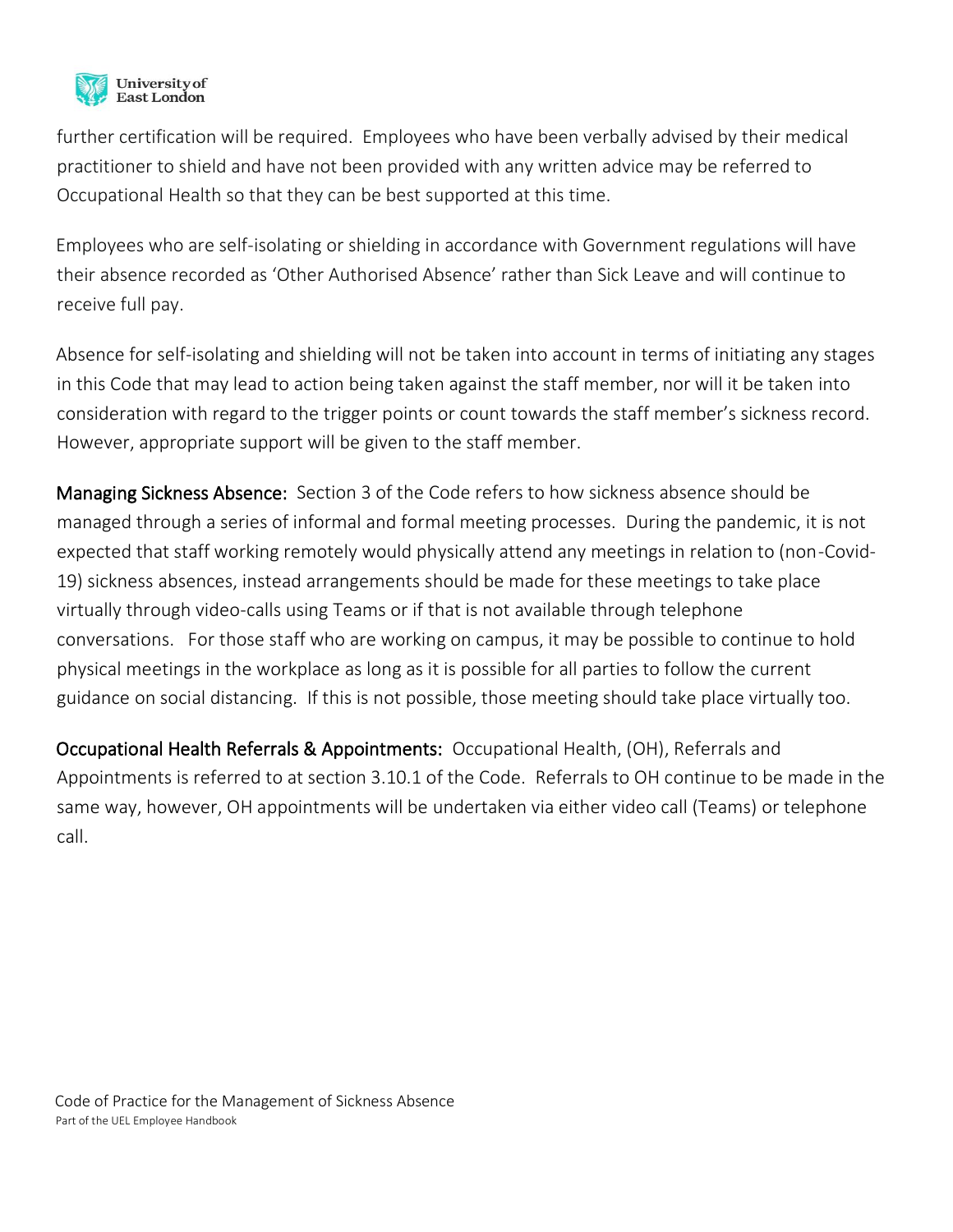

# Introduction

- 1. We are committed to promoting a healthy and safe working environment and supporting staff in maintaining a healthy lifestyle. As part of this commitment we have an Occupational Health and Safety Unit and the facilities of UEL's Sports Dock to aid in the delivery of this commitment.
- 2. We will treat sickness absence as sympathetically as possible and will provide professional advice where necessary. It is the responsibility of every staff member to ensure that they do everything reasonable to maintain their own health to ensure that their attendance record is of the highest standard. UEL's goal is to reduce sickness absence to a minimum.
- 3. This Code applies to all employees at UEL. It does not apply to consultants, agency staff or other workers employed on a contract for service basis. There are also separate procedures relating to sickness absence and dismissal which apply to Senior Post holders, as set out in UEL's Articles of Government. Accordingly, Stage 2 of the sickness absence meetings procedure set out below does not apply to Senior Post holders.
- 4. The Code does not form part of any staff member's contract of employment and may be amended at any time after appropriate consultation and negotiation with our recognised Trade Unions. We may also vary the procedures set out in this Code, including any time limits, as appropriate in any case, but we will always act consistently and fairly in the sense that we will deal with similar circumstances/cases in a broadly similar fashion, where reasonably appropriate.

# Principles of Managing Sickness Absence

- 5. We wish to ensure that the reasons for sickness absence are understood in each case and investigated where necessary, to help staff members achieve and maintain satisfactory attendance levels. This Code aims to create a positive framework within which sickness absence is managed fairly and consistently in a way which meets UEL's operational needs.
- 6. Managing sickness absence is important to us because we need healthy staff members who are able to contribute to their full potential and come to work regularly. In addition all our managers need to support staff with sickness absence so that they can return to their full duties, with appropriate support, as soon as is reasonably possible.
- Code of Practice for the Management of Sickness Absence 7. Sickness absence has significant costs, in terms of sick pay, additional staff time covering for absent colleagues and for managers dealing with related matters, lower performance levels, lower customer satisfaction and increased pressure and stress on other colleagues.

Part of the UEL Employee Handbook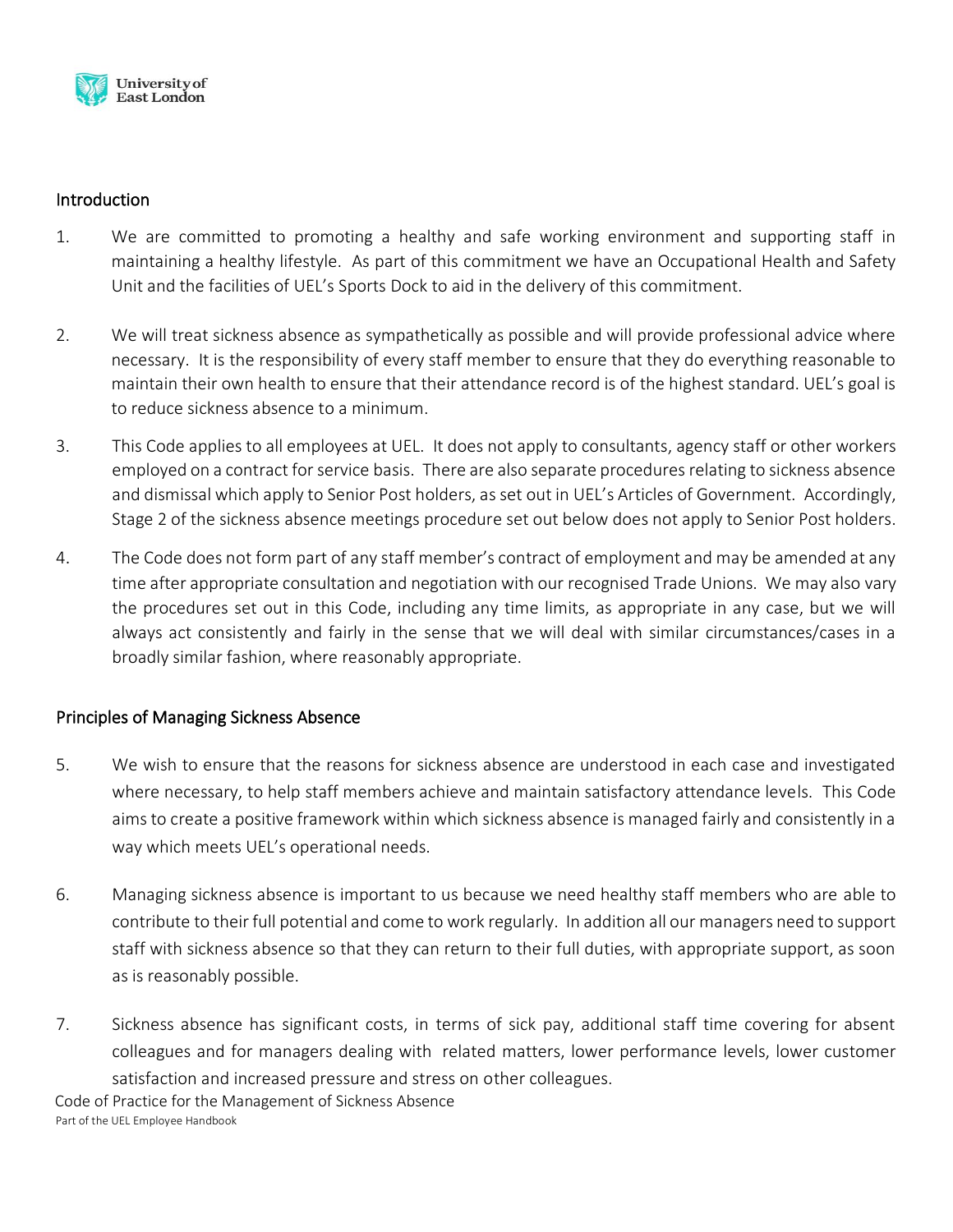

- 8. Deans of School, Directors of Service and the Vice-Chancellor (in the case of Members of the Vice-Chancellor's Group) are required to ensure, through their line managers:
	- that full records are kept and reported in a timely way of sickness absences for all their members of staff;
	- that sickness levels are monitored on a monthly basis; and
	- that any persistent or high levels of absence are properly managed, by following this Code of Practice. All managers have primary responsibility for managing the attendance of their staff.
- 9. All staff members have the right to be accompanied at formal review meetings and appeals by a work colleague or trade union representative (friend).
- 10. A failure to comply with the Code may lead to disciplinary action, which will be dealt with separately under UEL's Staff Disciplinary Procedure and/or the withholding of sick pay.

# Pregnancy related sickness absence

- 11. In accordance with the Equality Act 2010, a staff member cannot be dismissed, treated unfairly or discriminated against for any reason connected to her pregnancy or maternity and, any records for absence attributable to pregnancy will be kept separately from sickness absence: a woman attending regular antenatal appointments will not hit a trigger point in the same way as a staff member with regular sickness absence.
- 12. Absence for pregnancy-related sickness will not be taken into account in terms of initiating any stages in this Code that may lead to action being taken against the staff member. Pregnancy-related sickness absence will not be taken into consideration with regard to the trigger points above, nor will it count towards the staff member's sickness record. However, appropriate support will be given to the staff member.
- 13. If a staff member is absent from work due to pregnancy-related illness at any time after the beginning of the fourth week before her expected week of childbirth, her maternity leave will automatically start regardless of the staff member's notified date of intention to start maternity leave.
- 14. Where a pregnant staff member is absent due to an illness or injury unrelated to her pregnancy, her absence will be recorded and managed in the usual way. (Please see Maternity Policy for further information)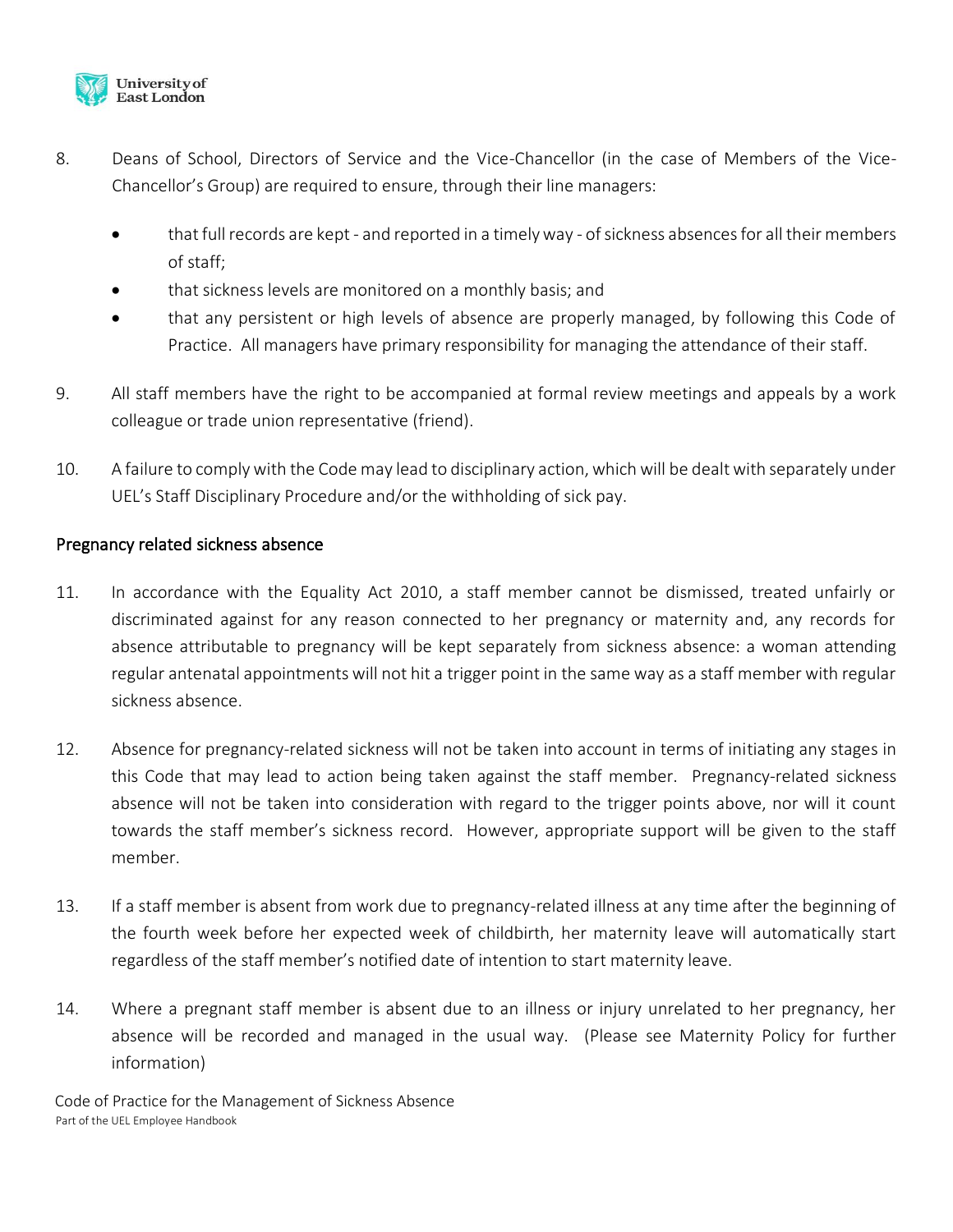

# Disability related sickness absence

15. All sickness absence will be recorded in the same way as all other absences. An employer is obliged to consider reasonable adjustments for a staff member who may fall under the disability provision of the Equality Act 2010. UEL will consider reasonable adjustments for those with disability related absences.

## Medical or Dental Appointments

- 16. Members of staff should make every effort to arrange routine doctor, hospital or dentist appointments outside of normal working hours. Where this is not possible, they should be made at the beginning or end of the staff member's normal working time; in such circumstances a staff member will normally not be asked to make the time up, unless they have had more than three appointments in the previous 12 months during working hours, in which case they will be asked to do so. All medical and dental appointments during a staff member's normal working hours will be recorded as sick leave if the absence is more than three hours, unless the staff member's Dean of School/Director (or nominee) agrees that the time can be made up.
- 17. Once it has been confirmed by OH that a member of staff has a disability, any future medical appointments related to their disability (for example, for treatment, assessment or rehabilitation) will be recorded separately as a disability- related appointment and will normally not be counted as a sickness absence. Staff with disabilities are required, nevertheless to make every effort to arrange appointments outside of normal working hours and, where this is not possible, they should be made at the beginning or end of the staff member's normal working day. However, disabled staff members will normally not be asked to make up time for disability-related appointments.

## Sickness during Annual Leave

18. If a member of staff falls ill or is injured during a period of annual leave, they should follow the normal sickness absence reporting procedure and report their illness or injury from day one. In these circumstances they will also be required to supply a GP's certificate or a fit note to cover the period of sickness absence (staff will not be allowed to self-certify in such instances). Subject to satisfactory medical certificates being received, the staff member will be deemed to have been on sickness absence rather than annual leave and will have their annual leave entitlement reinstated. This can be carried over to the next leave year if it is not possible to take it during the current leave year.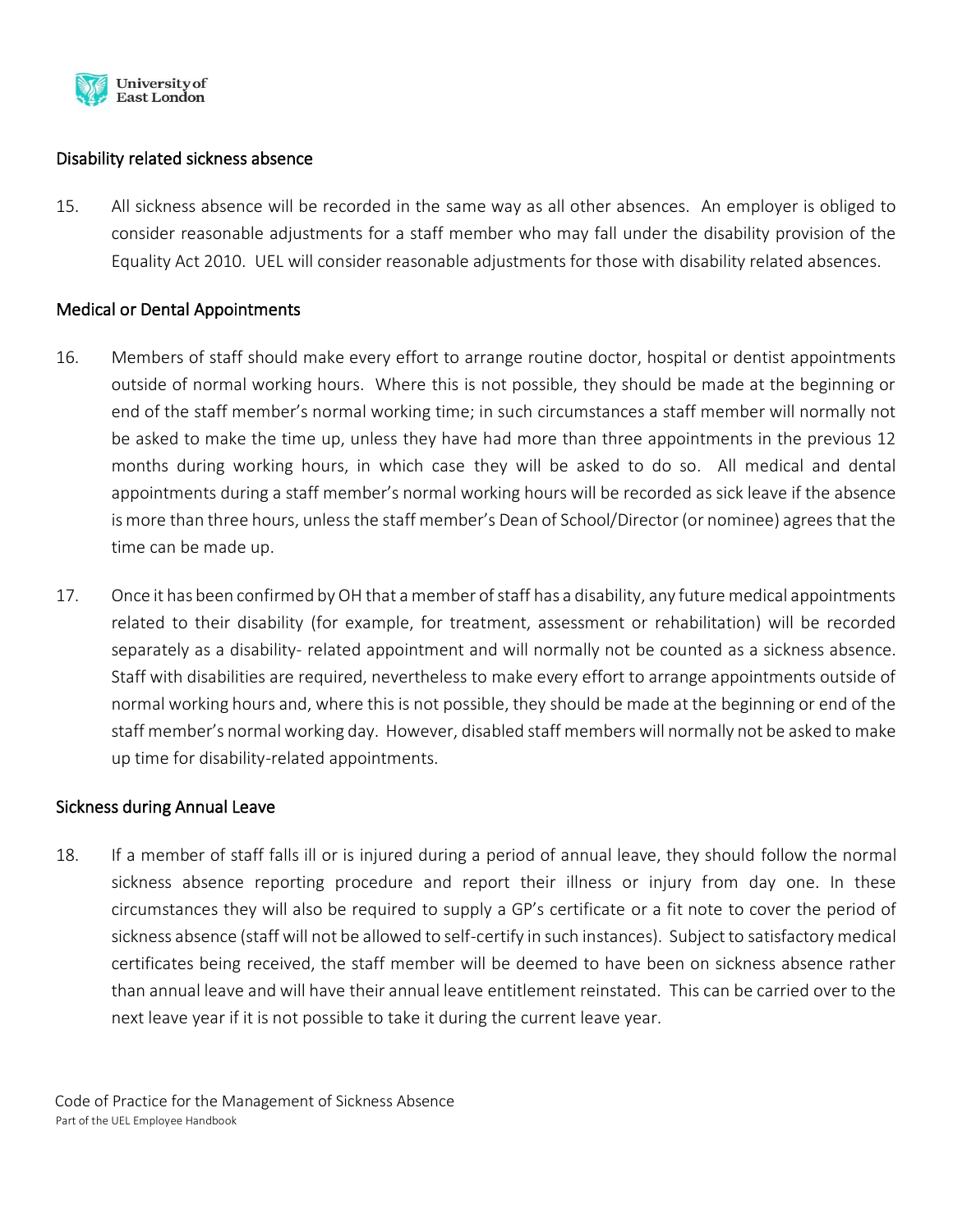

# Medical Suspension

- 19. In exceptional circumstances employees may be medically suspended from duty on full-pay on medical grounds when there is a health and safety risk. For example, an employee who is pregnant, or has recently given birth, or who is breast-feeding may have to be suspended from work on maternity grounds if continued attendance might damage her, or the baby's health.
- 20. A Dean of School or Director after consultation with HR Services has the authority to carry out the suspension.

## Procedure

# Reporting Sickness Absence

- 21. Staff members must keep their line manager promptly and regularly informed of any absence due to illness or injury. If a member of staff cannot attend work on the first day of absence the staff member's line manager should be notified as soon as possible and no later than an hour after the staff member normally starts work of the reason for absence by the staff member personally by telephone (text messages are not acceptable). Only in cases of acute illness or injury should a relative or friend telephone if the staff member is not able to do so themselves. The following details below should be provided. If it is not possible to contact your line manager then a message should be left with another member of staff.
	- The nature of the illness or injury and, where relevant, whether the sickness/illness is related/due to a disability or pregnancy);
	- The expected length of absence from work;
	- Contact details
	- Any outstanding or urgent work that requires attention.
	- If the employee has made an appointment with their GP
- 22. Members of staff who are absent due to sickness absence are entitled to receive sick pay in accordance with the appropriate UEL scheme, subject to compliance with this Code and the terms of their contract of of employment. Copies of the sick pay scheme are available from HR Services' website – 'Conditions of service'.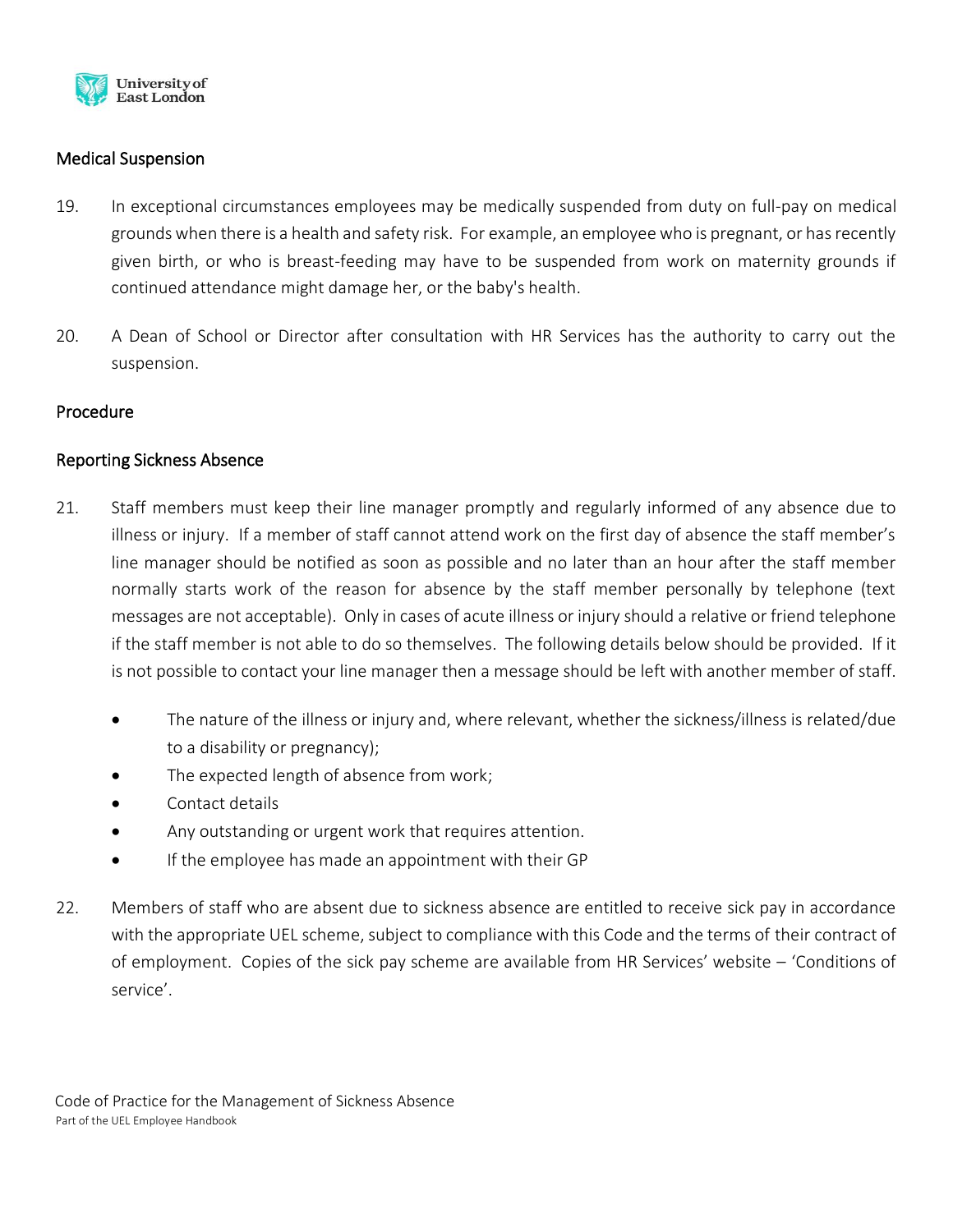

# Return to Work

- 23. On returning to work the line manager should ensure the employee completes the self-reporting form.
- 24. If a staff member is absent for more than 7 calendar days, they will be required to provide an NHS registered doctor's certificate or a fit note. This should be forwarded to the member of staff's line manager as soon as possible. If the member of staff's absence continues, further doctor's certificates must be provided to cover the whole period of absence. These will be sent to HR Services with the monthly Absence Returns, via the School or Service record keeper.
- 25. The line manager should also hold a return to work interview when a staff member has been on sickness absence for more than 7 calendar days. The purpose of the return-to-work interview is to confirm the details of the staff member's absence and the interview should be as supportive as possible. (Please see appendix A for return to work interview form).

## Managing Sickness Absence

Identifying Potential Problems

- 26. When a line manager has concerns over a staff member's health or sickness absence, they should discuss the matter initially with the HR Business Partner for the School or Service. The following are patterns of absences which may give rise to concerns. It is for line managers to decide on the appropriate course of action after considering the specific circumstances of the staff member's absence. It may not be appropriate or necessary to proceed to an informal review in all cases.
	- when the staff member has three separate sickness absences of more than one day; or
	- they are absent for more than seven working days due to sickness absence; or
	- Absences recurring on particular days of the week (such as Mondays or Fridays);
	- Longer-term absences e.g. continuous absence expected to be or is at least 15 working days, or longer

## Short-term Sickness Absence

Informal Review

27. Where concerns are identified over frequent short term sickness absence, the manager should hold an informal review meeting with the employee in order to: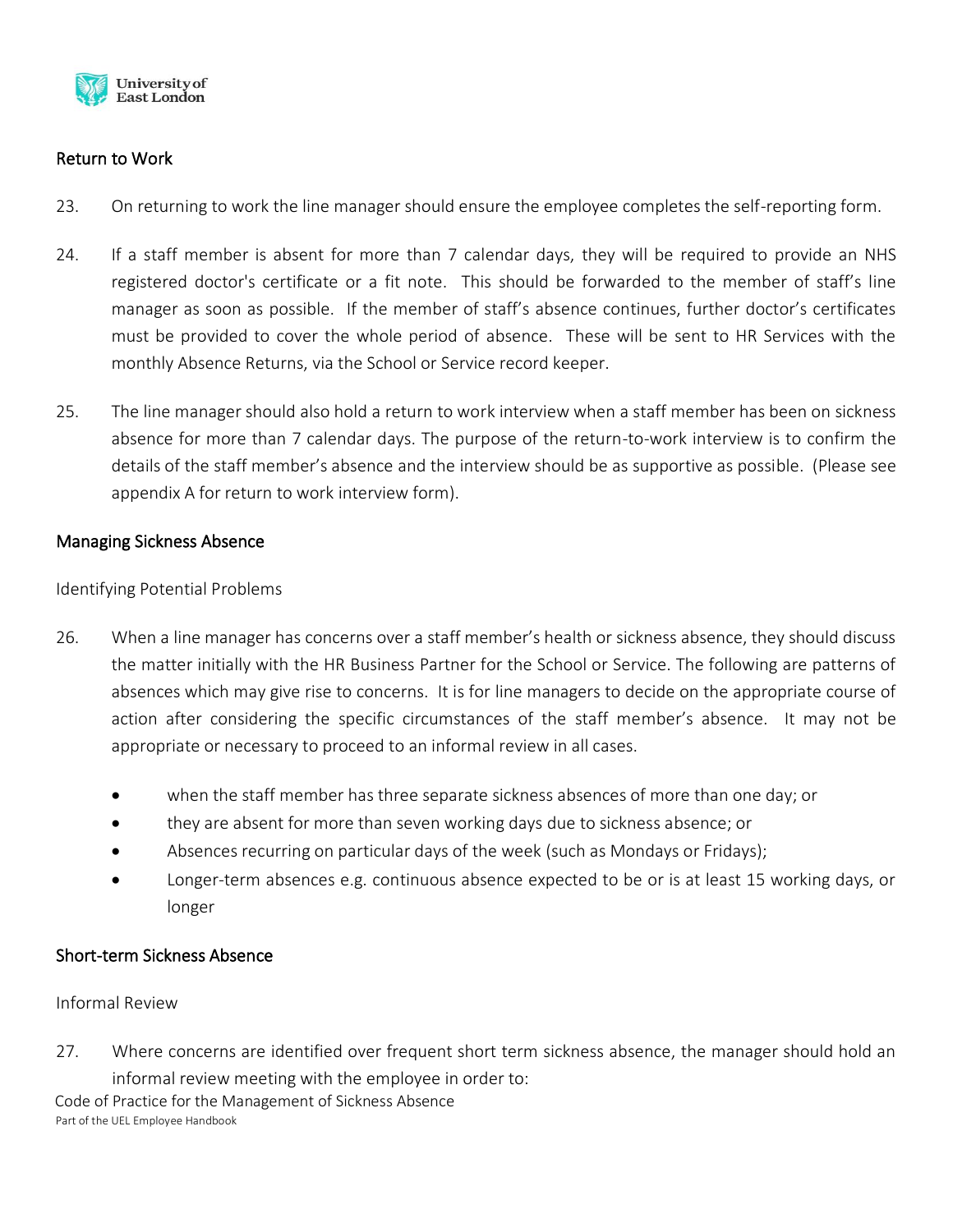

- provide a complete and accurate record of absences
- confirm that the level of sickness absence is causing concern and outline the impact on UEL work that poor attendance is having
- give the employee an opportunity to identify any underlying cause for the absence and if so make a referral to occupational health if appropriate
- 28. There is no right to have a TU representative or colleague present at informal meetings. If an underlying medical condition is identified, the line manager should make a management referral to Occupational Health and a follow up meeting arranged with the employee to discuss the Occupational Health report.
- 29. If the employee's attendance has improved no further action needs to be taken. If the absence has not improved significantly then this may proceed to Stage One Formal Meeting.

# Short-term Sickness Absence - Stage One Formal Review

- 30. Where a line manager has concerns about a staff member's sickness absence record for reasons outlined above and there has been no improvement during the informal review the staff member will be invited to a meeting under Stage One of this procedure. The staff member will be given 7 calendar days' written notice of the date, time and place of the meeting. The manager will put any concerns about the staff member's sickness absence and the basis for those concerns in writing or otherwise advise why the meeting is being called.
- 31. The meeting will be conducted by the staff member's line manager. The staff member may bring a friend with them to the meeting.
- 32. The staff member must take all reasonable steps to attend the review. If the staff member or their trade union representative or work colleague are unable to attend at the time specified the staff member should immediately inform their line manager who will seek to agree an alternative time within 5 days of the original meeting.
- 33. Purpose of meeting is to:
	- provide a complete and accurate record of absences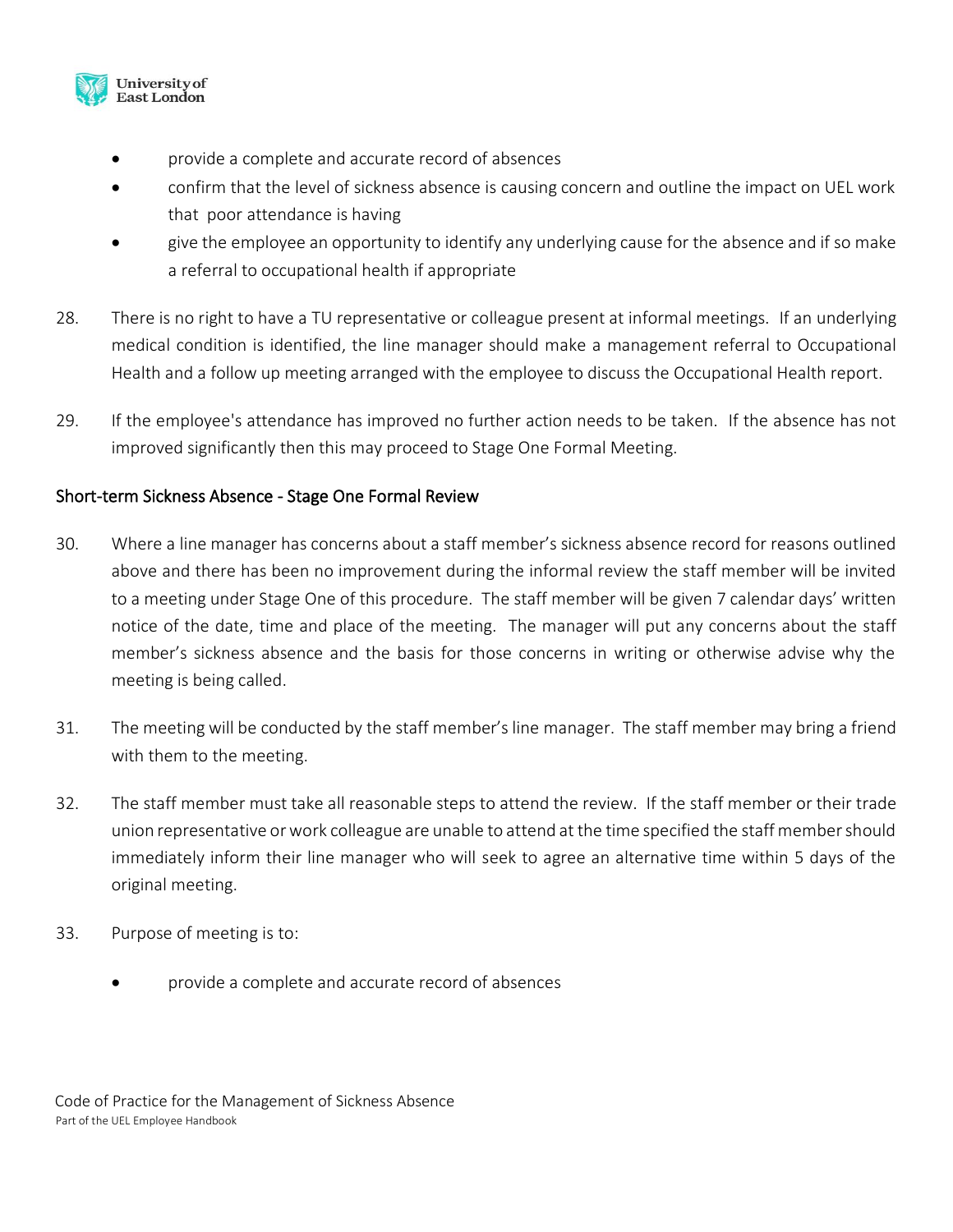

- confirm that the level of sickness absence is causing concern and outline the impact on UEL work that poor attendance is having
- give the staff member an opportunity to identify any underlying cause for the absence
- consider OH referral if not referred during informal stage
- put on 3 month monitoring period if appropriate
- make clear that any further absences may lead to a 2nd formal review
- 34. If the staff member's attendance has improved to an acceptable level at the end of the stage 1 formal review period, the manager should give the individual positive feedback in a one to one meeting, following this up in writing with a confirmation that no further action will be taken. If there are any subsequent concerns over sickness absence within the next 18 months then this may proceed directly to stage 2 sickness review.

# Short-term sickness absence Stage Two – Formal Sickness Review

- 35. The line manager is responsible for formally inviting the staff member in writing to attend the formal review meeting if there has been no satisfactory improvement in attendance since the stage 1 review. The letter should outline the purpose of the meeting, provide an up to date full record of the sickness absences in question and offer the staff member the opportunity to be accompanied by a work colleague or trade union representative. An HR Business Partner should also attend.
- 36. During the meeting the manager should:
	- Take the staff member through their sickness absence record
	- Review the staff members attendance and outline the continuing impact this has on their work area and colleagues
	- consider any further medical advice received and any reasonable adjustments or other recommendations made
	- give the staff member an opportunity to state their case
	- after consideration of all advice and if failed to achieve satisfactory reduction in absence, and if manager feels is appropriate – set a further review period of 3 months within which the employee will be supported to reduce their level of sickness absence
	- Make it clear that if the level of sickness absence does not improve within the period this may lead to a Final Sickness Absence Review where consideration will be given to dismissal. Where a staff member has been placed on two monitoring periods and attendance still has not improved to a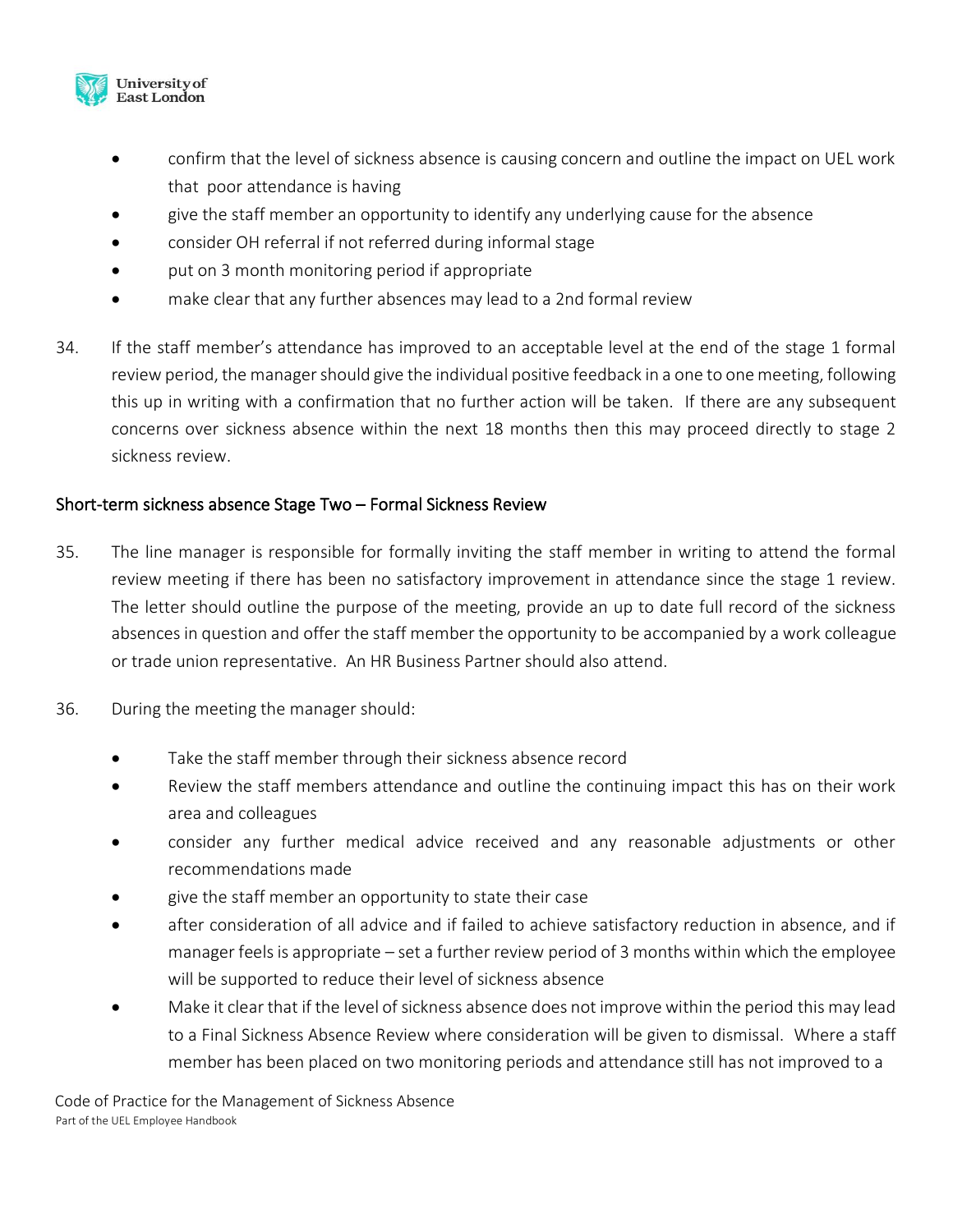

satisfactory level, the matter may proceed to a Final Sickness Absence review. Please see section 45 to 51.

37. If the staff members' attendance has improved to an acceptable level at the end of the stage 2 formal review period, the manager should give the individual positive feedback in a one to one meeting, following this up in writing with a confirmation that no further action will be taken. If there are any subsequent concerns over sickness absence within the next 18 months then this may proceed directly to a Final Sickness Absence review.

## Long-Term Sickness Absence

38. Long-term sickness absence is defined as absence for 15 days or more. Although this procedure divides the sickness absence into two categories, it should be noted that short-term absences can become longterm. There may be occasions therefore, where it may be necessary to manage sickness absence using either the short-term procedure or the long-term procedure or a combination of the two.

#### Contact during absence

- 39. A key part of the process in managing a person on long-term sickness absence is to ensure that regular contact with the employee is maintained. The purpose of this on-going contact is to consider what support, if any, can be provided to assist the recovery and return to work, such as referral to occupational health as well as to ensure that the employee is kept updated on any developments in the workplace. It is expected that there should be contact at regular intervals, but these intervals may vary depending on the nature of the illness and to the individual circumstances of staff who are absent from work.
- 40. When a manager has concerns about a period of long term sickness absence or a staff member's longterm health condition, or when absence exceeds 1 month then the manager should make a referral to Occupational Health if not already done, to receive medical advice on the nature of the employee's illness, the potential length of the absence and any longer-term impact of their condition and support should be put in place that will help them prepare for their return. If an employee is not able to attend an OH appointment, a home visit could be arranged.

## Long-term Sickness Absence - Stage 1 - Formal Review

41. Once the medical advice from Occupational Health has been received the line manager should arrange a formal meeting. The line manager is responsible for formally inviting the staff member in writing to attend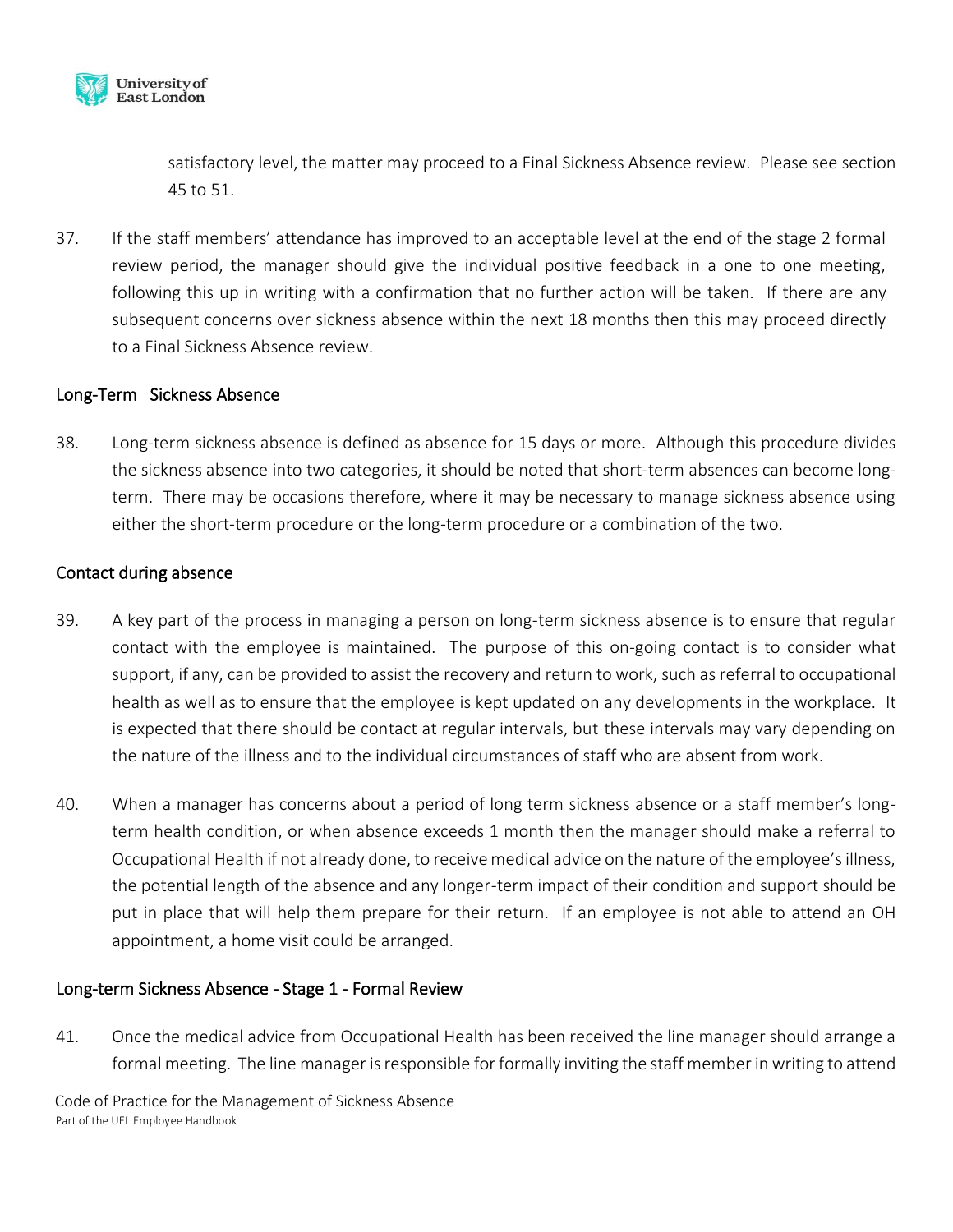

a formal review meeting. The letter should outline the purpose of the meeting, provide an up to date full record of the sickness absences in question and offer the employee the opportunity to be accompanied by a work colleague or trade union representative.

- 42. The line manager will outline the level of sickness absence that has led to the meeting and will review the circumstances of the case and the actions taken to date. The medical advice received from OH should be discussed with the employee. There are a number of possible outcomes which may arise from a medical referral as follows:
	- Return to work the staff member is fit to return to their present job either immediately or in the very near future
	- Adjustments to duties or hours of work Occupational Health advises that the individual unfit for some of their duties but recommends a return to lighter/alternative duties either temporarily or permanently
	- $Re-dependent the staff member is not fit to return to their current job but could work in$ another job that will accommodate their health problem
	- Re-referral to Occupational Health the staff member is not fit to return to work but it is too early to make a recommendation about when they will be and a further referral is required after a specified period of time.
- 43. The line manager should write to the staff member confirming the discussion and the next steps. It may be necessary to hold further formal reviews to discuss progress depending on the advice received from Occupational Health as above.
- 44. Where the medical advice (via Occupational Health report, GP fitness to work statement or any other appropriate medical report) indicates that there is not a likely chance of recovery or a return to work date within a reasonable time frame on review by the Dean of School or Director (or nominee), then a formal meeting should be arranged to consider if termination on the grounds of capability for chronic ill-health should be made. Alternatively eligible employees may be able to apply for early retirement on the grounds of ill-health under the terms of their membership of TPS, LGPS or UEL's Retirement and Savings Plan.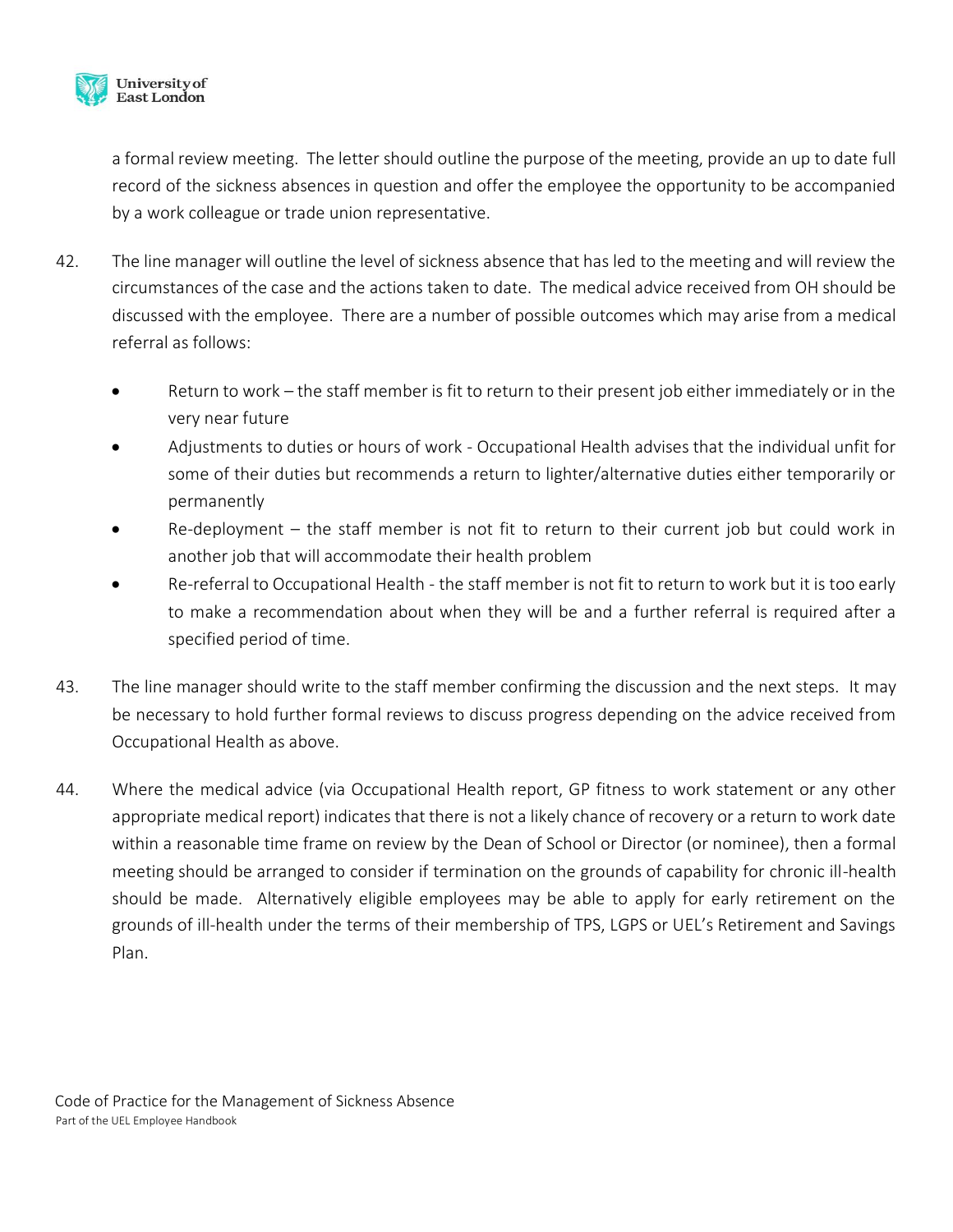

# Final Sickness Absence Review

- 45. If the staff member does not reach the required standard of attendance either during the short-term sickness absence procedure or has chronic ill-health, they will be asked to attend a Final Sickness Absence Review meeting. This meeting may result in the staff member's dismissal.
- 46. The hearing will be chaired by the Dean of School or Director of Service who will be responsible formally inviting the employee in writing to attend the formal review meeting. The letter should outline the purpose of the meeting which will be to consider whether the contract should be terminated on the grounds of sickness absence, or capability, provide an up to date full record of the sickness absences in question and offer the employee the opportunity to be accompanied by a work colleague or trade union representative. An HR Business Partner should also attend.
- 47. The purpose of the Final Sickness Absence Review meeting will be:
	- review the employee's sickness absence record
	- the employee's attendance and outline the impact this has on their work area and colleagues
	- a summary of the medical advice received and any reasonable adjustments or other recommendations made which were considered.
	- to review all the previous meetings that have taken place and matters discussed with the staff member.
	- where the staff member remains on long-term sickness absence, to consider whether there have been any substantive changes since the Stage One Formal Meeting, either as regards the staff member's possible return to work in their current role or if available possible redeployment opportunities, if appropriate, i.e. whether any new roles have become available at UEL which, with or without reasonable adjustments being made to it/them, may be a suitable redeployment opportunity for the staff member, including roles where retraining may be necessary.
	- To consider any further matters that the staff member wishes to raise.
	- To consider whether there is a reasonable likelihood of the staff member returning to work or achieving the desired level of attendance in a reasonable time.
	- To consider the possible termination of the staff member's employment.
- 48. The staff member's line manager will present evidence for dismissal to the Chair. This will include, where relevant, a recent report from the OHA or OHP, record of sickness absence, any reasonable adjustments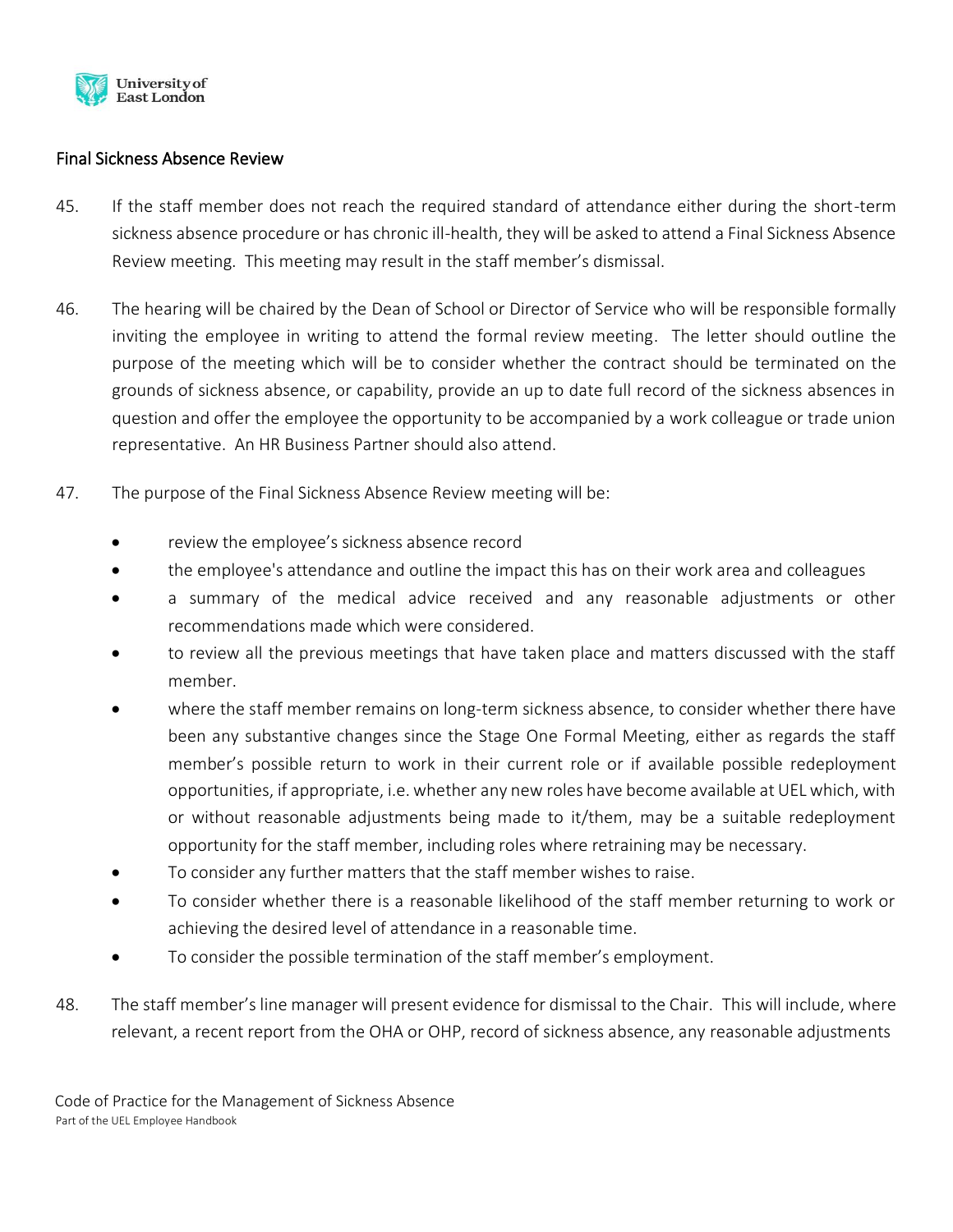

that have been implemented, the redeployment options considered, and the service reasons for not being able to continue the staff member's employment.

- 49. The staff member and their representative will be able to make representation to the Chair.
- 50. If the Chair determines that the evidence presented supports the dismissal of the staff member, the staff member will be given notice of their dismissal from UEL's employment or notified that they will be paid in lieu of notice. The staff member will be advised clearly in writing of the reasons for their dismissal. In cases where the staff member has a disability as defined by the Equality Act 2010, the Chair must be satisfied that all possible reasonable adjustments - including opportunities for redeployment - have been explored and implemented, where possible, and that the staff member has been treated fairly before deciding that dismissal is the appropriate option.
- 51. The staff member may appeal against their dismissal. Appeals will be dealt with in accordance with the Staff Appeal Policy which can be found on the HR Services' website.

# Referral to Occupational Health

- 52. If a staff member is referred to OH they are required to co-operate in being interviewed and assessed by the OHA/OHP. The assessment is confidential. Details of the health concern and the discussion between the Occupational Health Adviser/Physician and the staff member will not be disclosed to the referring manager and the HR Business Partner concerned without the specific consent of the staff member. However, staff members are encouraged to share relevant information about their health with referring managers to enable them to consider appropriate support. Where consent is refused, the OHA/OHP will withhold the report and inform the manager and HR Services of this refusal, in which case the line manager and the HR Business Partner will be entitled to act without the benefit of medical advice.
- 53. The OHA/OHP may also consult the staff member's G.P or consultant to determine their fitness for work. If the staff member's GP or consultant is contacted, the staff member has the right under the Access to Medical Reports Act to request to see the medical report to query items in it and to ask the GP to amend the report if the staff member believes that it is factually incorrect or misleading before it is submitted to the OHA/OHP. Staff will be informed of these rights by the OHA/OHP following the initial consultation and will be given a consent form for authorisation. Medical reports can only be requested with the written authorisation of the staff member.